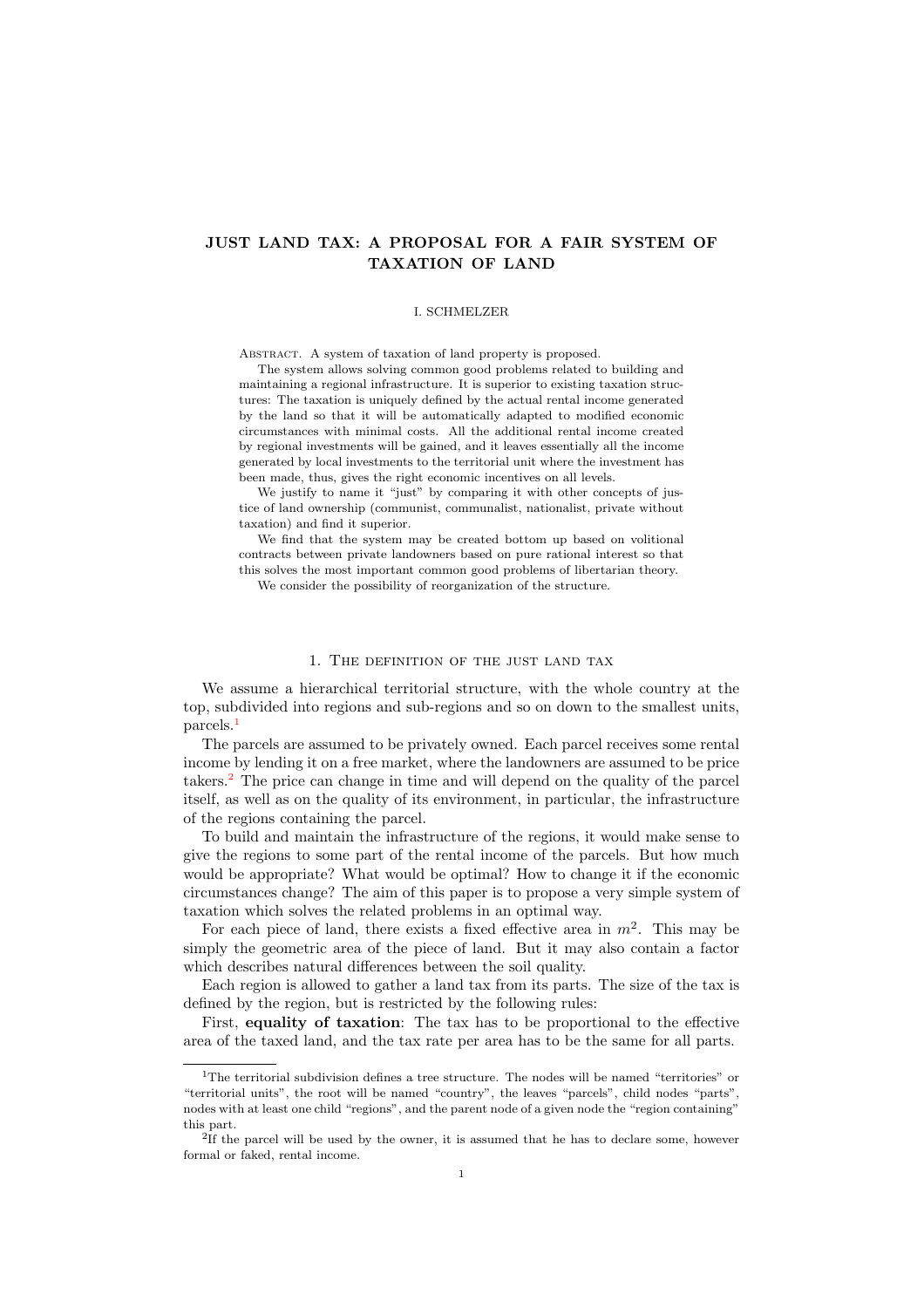Second, affordability of taxation: The tax burden for each unit should not be larger than its rental income.

Let's assume now that all regions maximize their income by establishing the tax as high as allowed by the rules. In this case, the resulting land tax is defined completely by the rental income gained by the parcels on the rental market as well as the particular choice of the territorial subdivision. This tax is what will be named here "just land tax".

# 2. What justifies to name this tax "just".

To name something "just" is in no way neutral, but a high moral praise, so that it requires justification. At least for some people, in particular libertarians, taxation is a synonym for injustice, especially if it may be, as it is in this case, so high that it can take away all the income from the land.

2.1. Some argumentation about the justice of taxation. But what is the base for considering taxation as unjust? First of all, it is the elementary consideration that everybody deserves to own the results of his own work. Taking it away, moreover with a threat of force, has to be classified as a robbery, even if it is done by a state.

In this form, the argument is inapplicable to a land tax: What is taxed is land ownership, and none of the landowners has created any land with his work.<sup>3</sup> Nonetheless, some part of the argument remains, given that some part of the value of land is the result of human work. Without any work invested in the improvement, the land may be completely worthless. So, taxing the land as it is, on the base of its actual value – and this is what is done here, given that the "just tax" depends completely on the actual market prices – also means that income generated by work is taxed. So, at least partially, the argument still stands: Some of the income I have generated by investing work into my piece of land is taken away by taxation.

But the counterargument may be improved too: Even if some piece of land itself, without any improvement, may not be worth much, in some environments it would be worth a lot. Imagine such a piece of land, for example, in the center of a large city. It would gain a large price even if absolutely nothing has been invested. Surely, this large price is the result of human work and investment – but not into the piece of land itself, not by the owner, but by the environment. The landowner gains income without any investment, as a free rider of what all the people in the city around him have done to improve their parts of the city.

In general, one can easily see that the rental income has several quite different origins: First, the value of the land itself, without any improvement. This is a consequence of the fact that the available amount of land with certain natural qualities is limited, and every human needs some land to live. Second, there is the investment made by the owner himself into his piece of land, improving its quality. But there are also the investments made by other people in the environment of the piece of land, into the infrastructure of the region. One should not forget the state, which, by securing the peace in the country and protecting the rule of law against criminals, also contributes something to the value of the land.

2.2. Different proposals for land ownership. For each of these sources of the rental income one can, in one or another situation, argue that this source gives the main contribution to the value of the land, and, therefore, this source deserves to receive the rental income generated by the piece of land, which could be done by giving this source the ownership. The other sources of income may be, in these

<sup>3</sup>Exceptions like artificial islands will be ignored here.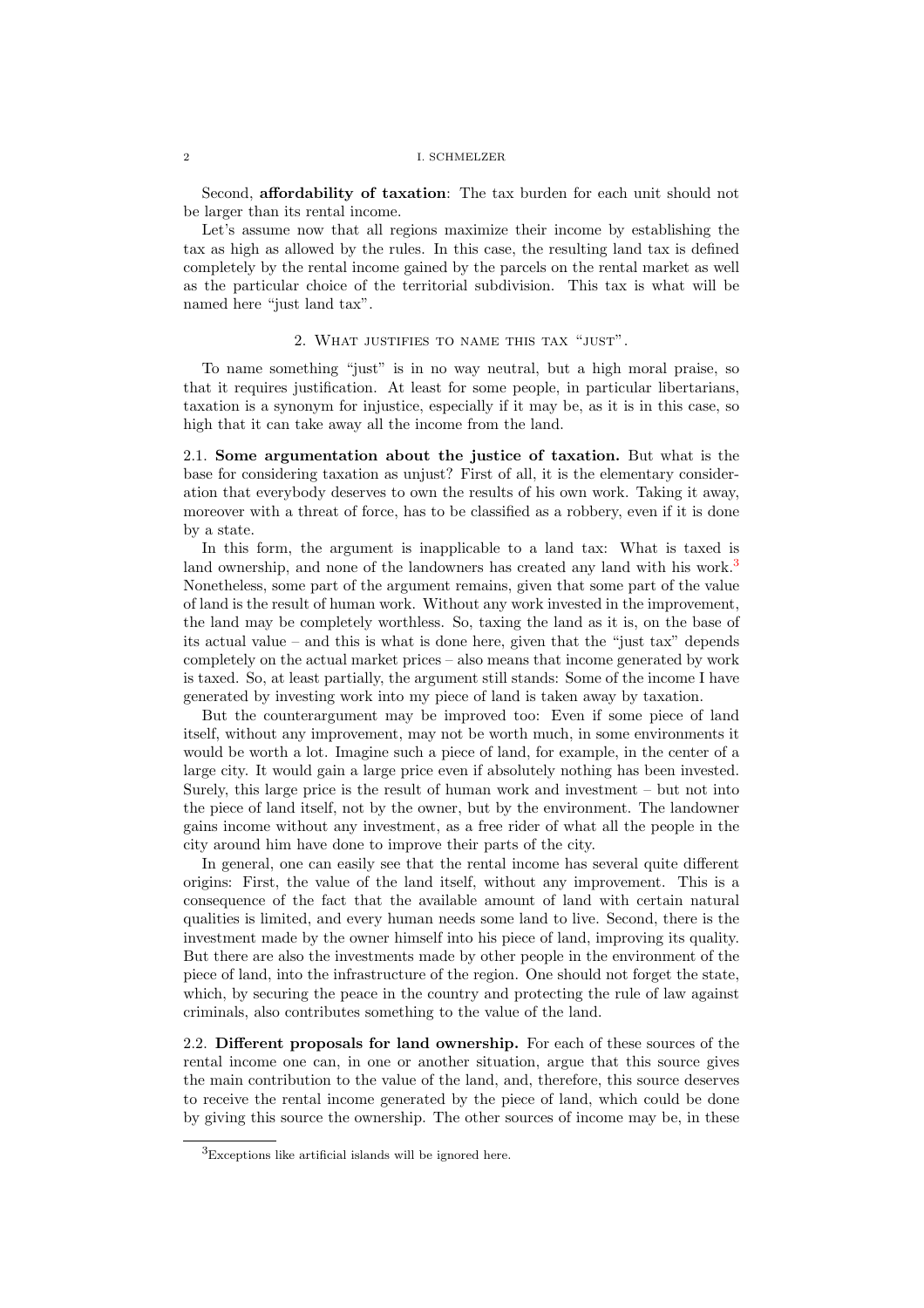particular situations, ignored. Last but not least, given that they gain the additional income, they may give some money for such investment to those other people.

So, we have communists, who reject private land ownership completely. The land should be owned by the people. This could be realized by land ownership by a communist government of the whole world and equal distribution of the resulting income.

Then we have libertarians, who favor private property of land, without any taxation.

Various other ideologies prefer to see intermediate entities as landowners. Some monarchists, as well as nationalists, prefer state ownership. Left-wing anarchists prefer communes as landowners, communalists prefer communities.

And all of them can also make some economic argument: They can present situations where those preferred to be the owners are the main contributors to the value of the land. And in these situations, to have them as the owners of the land would a reasonable way to organize the society.

A libertarian may think about the Wild West. Imagine a lot of unused wild woodland. A homesteader starts to urbanize it, say, to clear some area of trees, and then to grow some crops on the cleared area. The land itself was unused, that means, worthless, it did not give a single cent of income. Nobody else has contributed anything. The value of the cleared area is completely the result of his work. So, he should own the whole yield. Thus, he should be the owner, and should not be taxed at all.

The communist can use the example of an overpopulated island. Imagine a poor agrarian society. The income of the land would be mainly defined by the size of the land. Hard work can increase the income, but not much. Then, an unequal distribution of land leads to injustice. Even if initially equally distributed, injustice would appear after some time: Those with many children would have to split their land into smaller and smaller pieces, while those with a few children would not have to split their property, and, being rich enough, could even buy more land from the poor. So, private land ownership necessarily leads to injustice, and the only just thing would be public ownership. One could, for example, redistribute the land every year between all the peasants, giving everybody an equal share.

A communalist can use a modern urban society to justify his claims. The rent is often very different in different towns, but the differences are much smaller inside the same town and even smaller inside various districts of a town. What is contributed by the owner is essentially only the building on this piece. This contribution can be separately evaluated, thus, ignored for the consideration of the land tax. The average land rent depends, almost entirely, on the local environment, the infrastructure. The contribution of the landowner itself is almost negligible. So, while the buildings may be privately owned, the land itself would better be owned by the community. A private landowner would be simply a free rider, gaining from improvements of the infrastructure of the town without contributing.

For those who like to see the state as the just owner of the land, a war economy could be useful. Say, there is a permanent war between different states for survival. The survival of the state depends on the control of as much land as possible. In such a world, land unprotected by an army gives no rent at all, because everything produced there would be robbed. So, the main contributor to the value of the land would be the army which protects it. Therefore, it is also the state which deserves all the rental income.

To summarize, if one restricts oneself to a simple model with ownership, different economic situations would require different owners. Each of the main contributors to the value of a piece of land can justify his ownership claim by reference to certain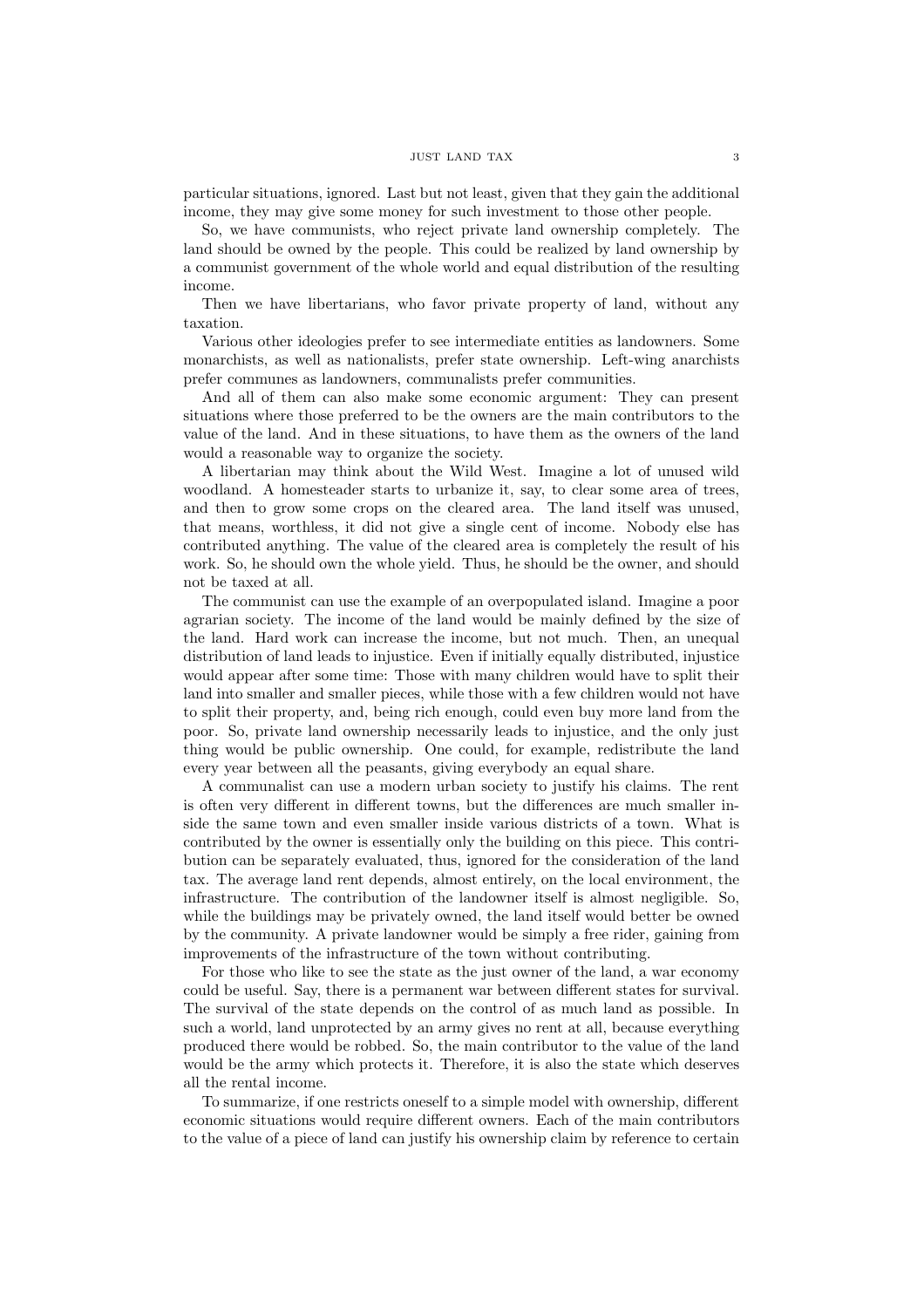economic circumstances where his claim would be more just than the alternatives. And even those who contribute nothing can reasonably claim an equal part of ownership with reference to circumstances where the main contributor to the value of the land is Nature.

2.3. Properties of a just distribution of the land rent. But is there any way to organize land ownership and taxation in such a way that would be appropriate in all four situations? For this, it would be necessary to give some fair part of the rental income to all the contributors. But how to establish this fair part? Don't forget that this part is different in different situations, and changes in time. A fixed split would be a just one only by accident, like the damaged clock which shows the time accurately twice a day. So, it seems that every time when the relation changes, one would have to start new negotiations, not?

Whatever, if one accepts that the income from renting the land should be shared among those who participate in the improvement of the value of the land, a just system could not be one where the owner gets it all. The owner has to give some part of the rent to the other participants. One possibility to describe such a system of distribution as a system of private property of land, with the parcels being privately owned, together with some taxation.

Are there other systems? If one takes into account the possibility of naming equivalent things differently, not. Say, even the tax-free ownership by other entities, like the commune, the nation, or the world government, would be simply extreme variants of the same private property of land by parcel owners, with a tax of 100% of the rental income to be paid by the nominal owner of the parcel to the de facto owner.

So, what is the problem to be discussed is not if the just system of distribution of land rent is a system of private land ownership with taxation, but what would be the just amount of the tax.

2.4. The economic criterion for injustice. Our previously considered scenarios already define criteria for justice: A distribution of the rental income is just only if it is just in all those scenarios where we have a single contributor to the value of the land. In this case, all the rental income should be owned by the sole contributor, or, in the case of the sole contributor being Nature, to all people. Everything else would be unjust.

But, in fact, this could be only a starting point. If we know how to distribute the money in some extreme situations, this will give only some rough estimate about what to do in an average situation. Fortunately, one can see that there is a general principle of justice behind the reasoning in all extreme situations, and this principle can be used also in the intermediate situations: If somebody makes an investment, and this investment increases the rental income, it is the investor who should own the gain.

This is a natural criterion for liberal economic theory. If a distribution of the gains is just according to this criterion, it means, there will the highest rate of investment, for the simple reason that one will invest more if one receives all the gains alone.<sup>4</sup>

<sup>&</sup>lt;sup>4</sup>Note that this covers even altruists. If the altruist receives all the gains of his investment, he is free to share some part of gains in an optimal way. If others receive parts of the gain, the result will be less optimal – some part will be received by evil egoists and other people who don't deserve his support. So, given that the altruist reaches, in this case, more for the whole society, he will also invest more.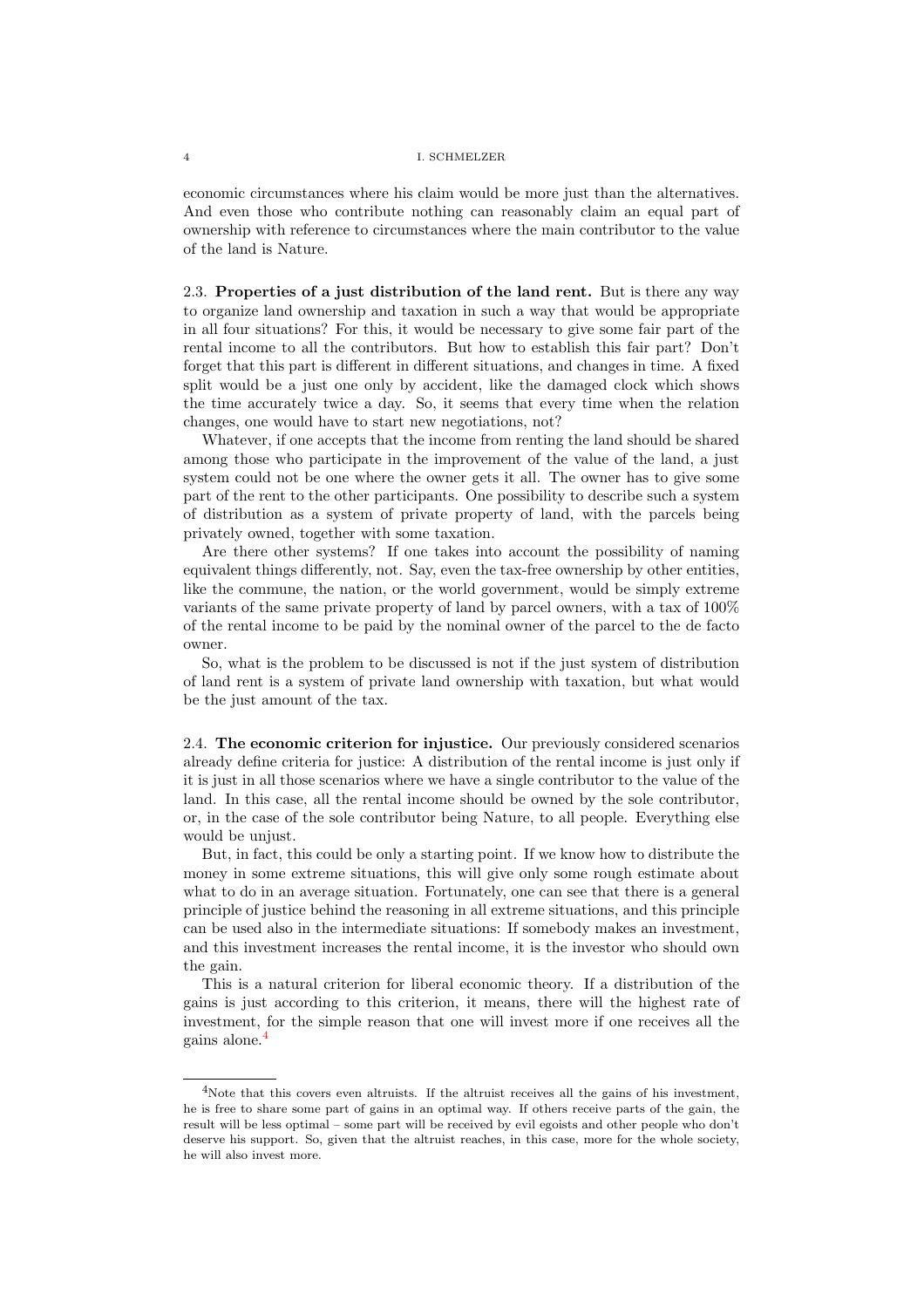# 3. The key theorems

Let's now prove some theorems about the just land tax proposed here.

Theorem 1: In the overpopulated island scenario, the just land tax gives the complete rent to the whole society, in agreement with the communist proposal.

Proof: By the construction of the example, the rent is proportional to the area of the land. That means the 100% tax would be in agreement as with equality, as with the affordability of taxation. So, all the rent would end up, with 100%, at the largest territorial unit, the whole island.

Theorem 2: In the urban society scenario, the just land tax gives most of the land rent to the town, in agreement with the communalist proposal.

Proof: By construction, the rental income depends only from the building on the piece of land, and from the land rent. The equality of taxation would allow the town to extract only a constant rate per area, and the affordability rule only up to the lowest rent. One can assume that some buildings will be worthless, and a lot of such almost worthless buildings will be localized in the worst, cheapest parts of the town so that the tax will be approximately the minimum of the pure land rent. In the simplest case – some buildings completely worthless, and the land rate itself constant over the town – the tax would be able to gain the complete land rent. In general, it would be at least a large part of it.

Outside the towns, there are rural areas, which can be rented for an order of magnitude cheaper than land in the town. So, the region can extract, per area, only as much as it can extract from rural landowners. This is a negligible part of the rent. So, most of the land rent for land without a building would go to the town, which would be essentially the same as proposed by communalists.

Theorem 3: In the Wild West scenario, the just land tax gives zero taxation, in agreement with the libertarian proposal.

Proof: By the construction of the example, there is unused land, which gives no rent at all. So, any nonzero tax per area by the region would violate the affordability rule. Thus, the whole income from the rent will be gained by the owner of the piece of land.

Let's consider now the general situation. The most interesting question is how investments made into the infrastructure change the income from taxation of the regions which make the investment.

Theorem 4: Assume a territorial unit makes an investment. Let's assume the following:

- (1) The investment gives a homogeneous gain in the rent on its own territory.
- (2) The investment has no side effects on other territorial units.
- (3) The unit has already before the investment gained more per area than the minimal one in the region containing it.

Then the territorial unit receives all the additional income created by this investment.

Proof: Given the assumptions, the rental income per area inside the territory is raised by a fixed amount per area. The unit can raise the tax in the same way, by this fixed amount. The equality of tax remains, and once for all parts the gain by the investment is the same as the loss by the tax increase, the tax remains affordable. So, the whole additional income can be gained by a legal raise of the tax.

The containing region cannot increase the tax. Indeed, up to the investment, this was forbidden because there was a unit with minimal income per area which could not afford a higher tax. According to condition 3, this is not the unit which has invested. According to condition 2, it has not profited from the investment,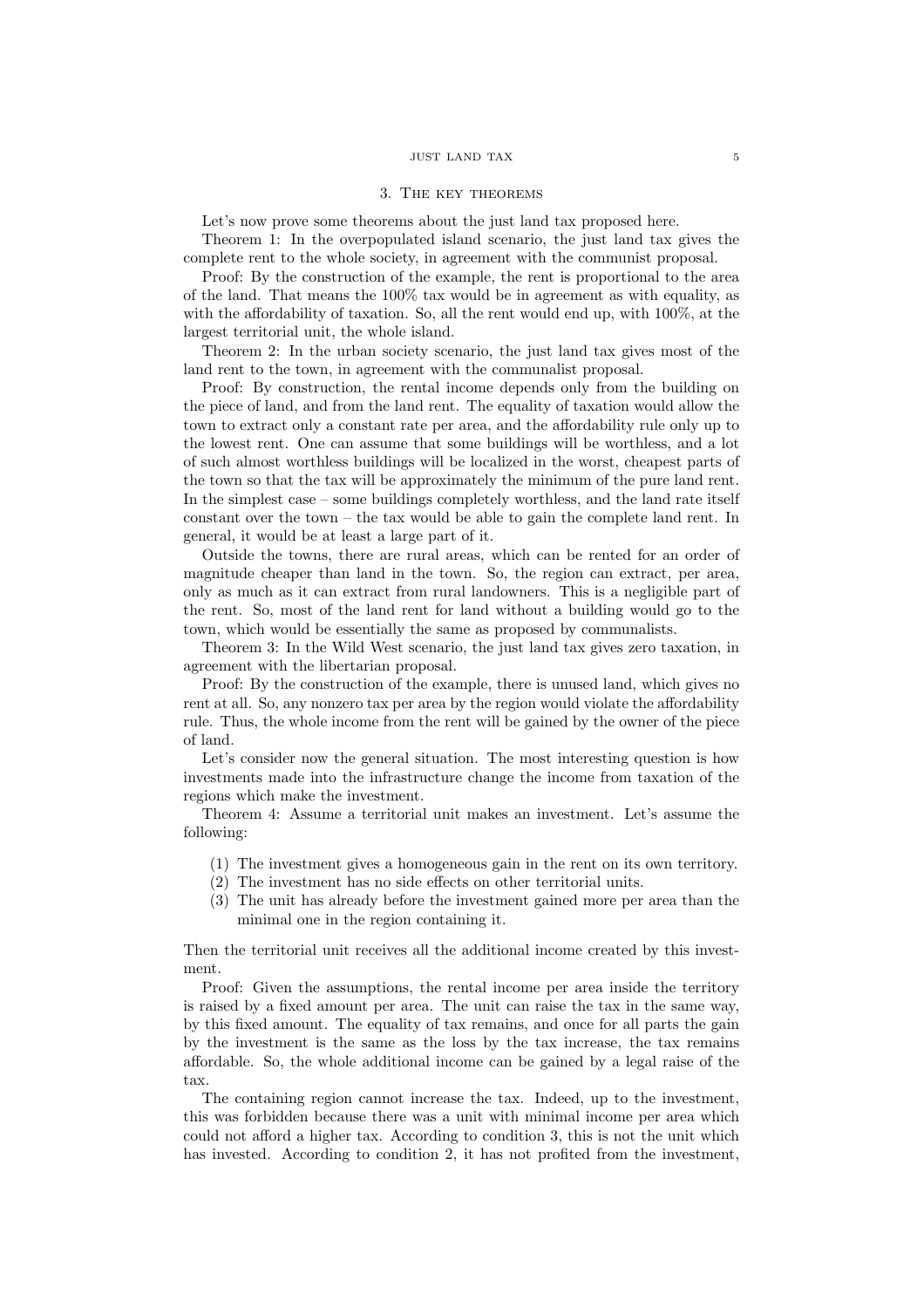thus, has the same income as before. Thus, it cannot afford a higher tax now. So, an increase of the tax would be forbidden by the affordability rule.

Once the unit can gain all the additional income created by the investment from its territory, but will not lose anything by a tax increase of the region containing it, it receives the complete gain created by the investment.

Theorem 5: Assume a territorial unit makes an investment which raises the minimal rent per area gained on its territory. Assume also that conditions 2 and 3 of Theorem 4 hold too.

Then the territorial unit gains an additional tax income proportional to this raise of the minimal rent from the whole territory.

Proof: The old value of the minimal rental income per area is what has defined the tax rate before the investment because a tax increase would have caused the bankruptcy of the unit which received the minimal rental income. Once the minimal income has been raised, now the increased value of the minimum income defines the maximal tax rate. Indeed, there would be some unit who gets this new minimal income, and it would go bankrupt with a higher tax. On the other hand, no unit makes less than the minimum income per area, thus, if the tax equals the minimal income, nobody goes bankrupt. So, the tax rate can be raised by the difference between the new and the old minimal income. The additional income will be gained from the whole territory. The conditions 2 and 3 guarantees that the additional income cannot be taxed away by the region containing this unit, for the same reasons as in Theorem 4.

# 4. Consequences

4.1. Solving the most important common good problems. The most important problems of a pure free market society are common good problems. And among the common good problems, the most obvious and serious ones are local common good problems – the under-investment into things which positively affect only some particular area, so that they could be, at least in principle, solved locally, in that area.

The just land tax will be owned by juristic persons associated with well-defined areas. These will be interested in increasing their tax income. But the tax income is restricted by the principle of equality and affordability of taxation, and already the maximal one compatible with these principles. So, the only way to increase the tax income is an investment into the infrastructure. This gives the optimal result for the region if it gives equal gains on the whole territory. Real investments into the infrastructure will only partially meet this criterion. Whatever the investment, some parts of the territory gain more than others. In this case, the increase of the tax income will not be optimal for the region, it can increase the tax only for the amount gained by the weakest part. But the region can easily find out its weakest parts, and invest more into these areas, compensating in this way unequal gains in the past.

The solution is not an ideal one, but it covers the most important, basic common good problems, those which influence the everyday life of everybody, in particular, the creation and maintenance of the infrastructure necessary to give access to electricity, water, canalization, streets, phone, as well as police, army, and a judicial system.

4.2. Correct identification is sufficiently easy. To find out the correct size of a tax which varies, which depends on time, market prices and the general economic conditions seems to be something which is very difficult. In particular, let's not forget that there are different sides very interested in the value of the tax, and all sides would like to distort the value in their favor.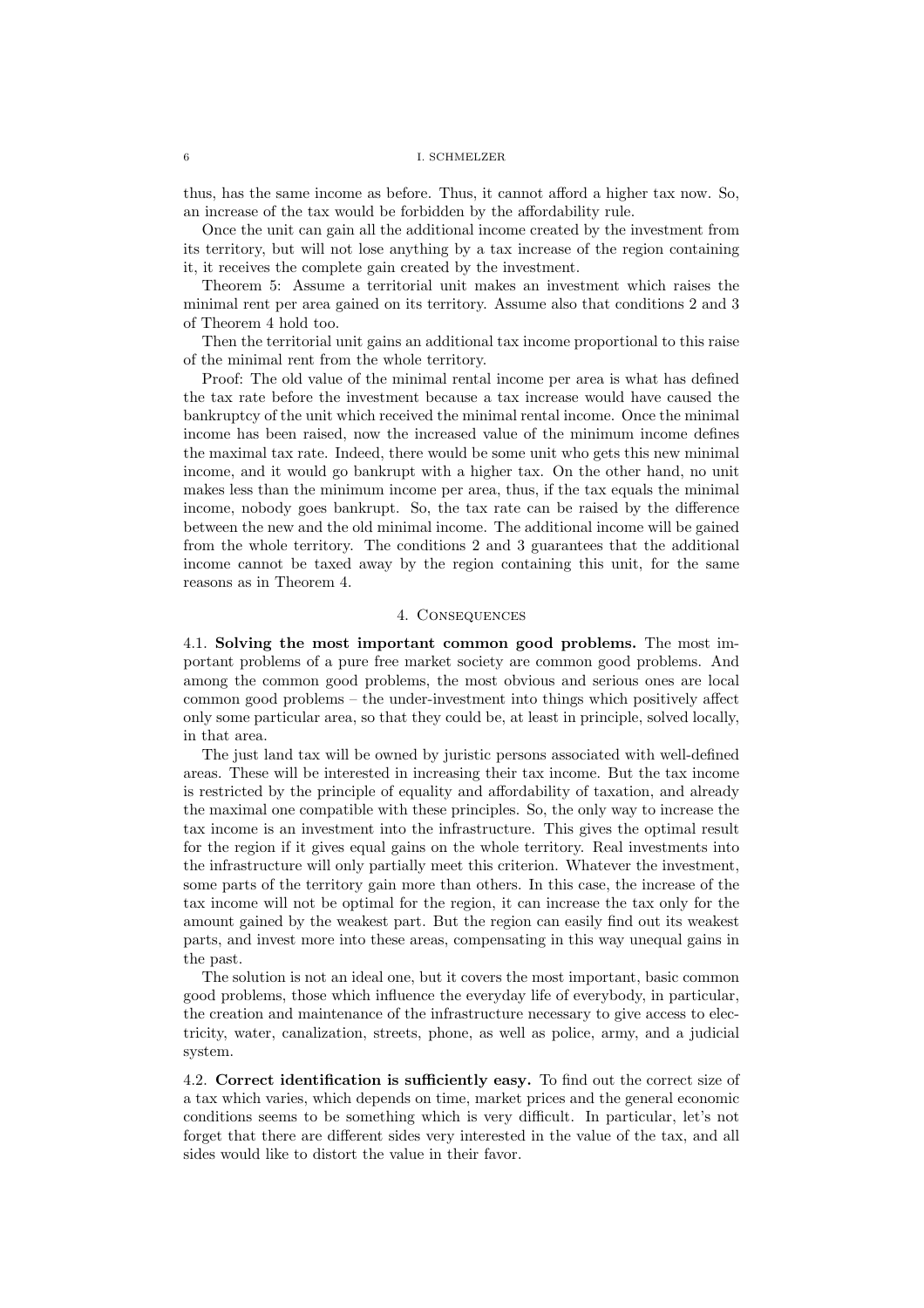Given this background, it is extremely important for the practical implementation of such a tax that to establish the correct value, or at least some approximation of the correct value, would not only be possible at all, but also sufficiently easy, and stable against attempts to distort it from interested sides.

For the just land tax, this is surprisingly easy and stable against distortions. The point is that the affordability rule is not easy to distort. If the tax is too high, there will be cases where the tax is really not affordable, that means, higher then the rental income. That means, there will be a particular landowner who declares that the tax is higher than his rental income. Once a single case is sufficient, this single case can be studied carefully.

On the other hand, the region is sufficiently safe against faked low-income declarations by the landowner. If the landowner claims that his rental income is below the tax, then it is natural to allow the region to find on the free market somebody who offers a rent at least as high as the tax. If the low-income declaration is faked, this will be possible. So, there is a straightforward and simple process which allows to find out if the tax is too high or not: If the tax is too high, there should be a landowner who declares that his rent is lower than the tax. In this case, the region starts an auction to find somebody who pays a rent at least as high as the tax. If the maximal rent the region is able to find on the market is below the tax, the tax has to be decreased.

That means, all the administration needs to prevent a faked too low rental income is the right to find itself a possibility for a higher rental income on the free market. Those who decide to claim that the tax is not affordable have to use this possibility once the administration is able to find one where the rent is affordable. As a side effect, the region has a strong self-interest to provide an efficient market structure to its parts for lending pieces of land.

4.3. No subsidies for lending. But there is also a possibility to cheat for the region. Namely, it could pay the leaser a subsidy which amounts to the difference between the highest bid and the tax. If a region would be allowed to give arbitrary high lending subsidies, it could use this possibility to extract all rental income from the whole region. Indeed, the tax could be raised to arbitrary highs, so that, without subsidies, no property owner could afford it. But then the town would pay the leasers the difference between the rent they actually pay and the tax, and name this a subsidy. Nothing from the rental income would be left to all the landowners. That means injustice because those who have increased their rental income by private investment into the quality of their piece of land would gain nothing, all the gain would be grabbed by the town.

In fact, what should be forbidden is only the misuse of subsidies to hide that land taxation is too high. So, in cases where the landowner declares that he cannot afford the tax, the market price at the auction should be established on the free market, not distorted by any subsidies. The question is, of course, if the region can try to hide the subsidies in one way or another. Here, some sort of legal restriction controlled by law enforcement seems necessary. But such regions are, anyway, more or less public institutions. In particular, the whole income of the region gained from the land tax is public information, known once the tax rate is known.

4.4. Automatic correction in time. A major problem of all sorts of taxation and other redistribution is that they have a tendency to remain fixed, even if the former justification for the particular tax or subsidy no longer exists. The reason for such an unjustified stability in time is that every change would require a serious reevaluation of the changed circumstances. This usually requires some serious political fight.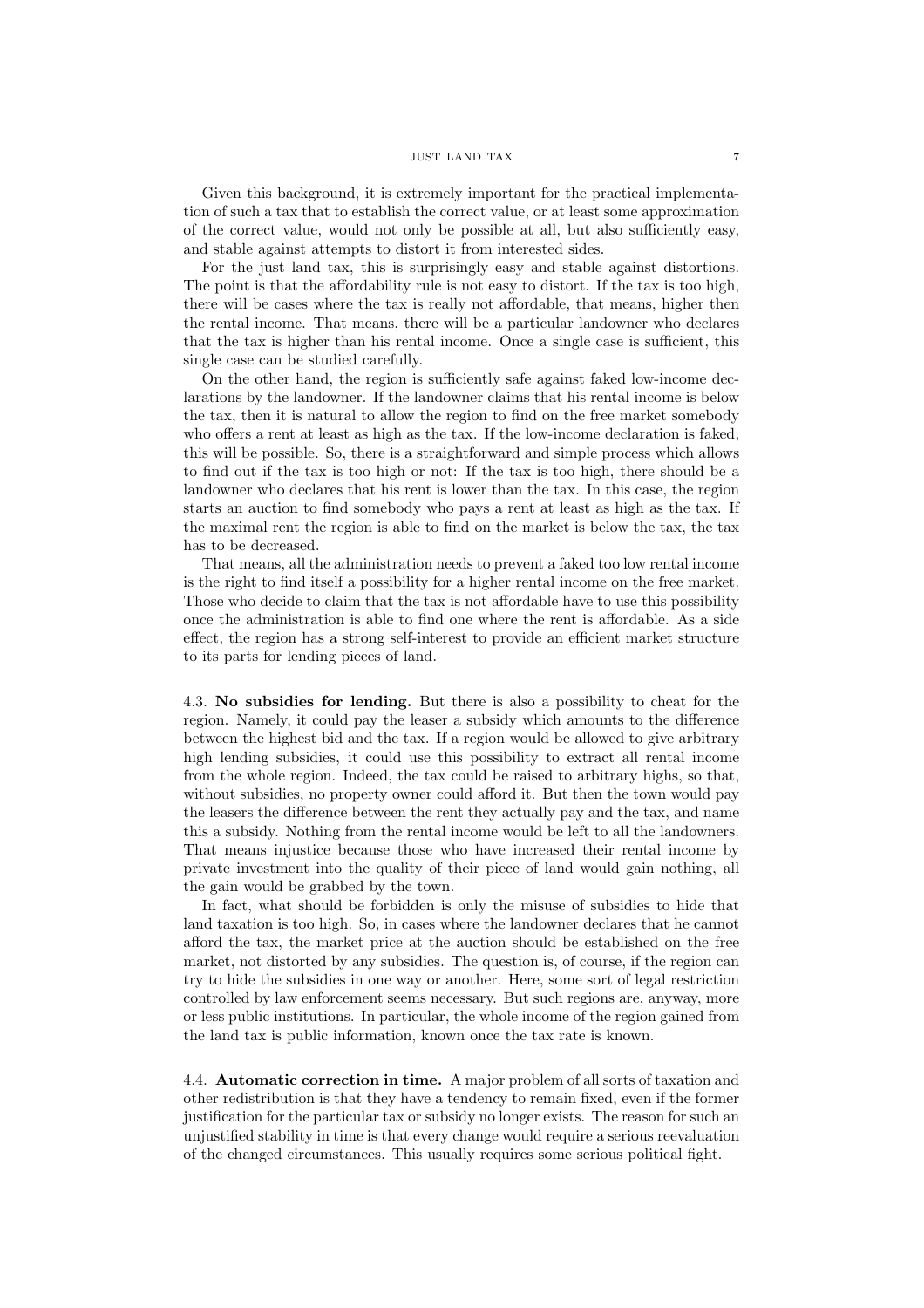The just land tax does not have such a problem. As defined, it is clear that every unit has the right to increase the tax as it likes, up to the maximal allowed value, so that increasing the tax is not really something objectionable  $-$  it is, instead, justified to increase it up to the maximal value.

And if the maximal value decreases, those who can no longer afford to pay it can easily force the region to decrease it. And they will certainly do it, out of self-interest. The procedure would be one which is well-known and easy to use – go to an auction to find someone who rents it, and if the highest bidder pays only below the tax, the tax has to be reduced. There is nothing to object from the side of the administration so that the costs for the correction are low too.

4.5. Land ownership without investment no longer generates automatic income. Buying land is today a quite safe way to invest. First, one can reasonably hope that the price of land will rise. But this is, of course, speculation, it can be, as well, a loss. But in any way, one can lease it. Today, the land tax is usually much cheaper than the income generated by leasing. Therefore, leasing the land creates a safe income without any further investment.

With the just land tax, this type of income based on ownership of land alone goes away. Indeed, those who do not invest in the land will be also those who gain only the minimal rental income. But this minimal rental income will be taxed away.

5. Modifications which would preserve the basic properties

Let's consider some possibilities to modify the basic rules, and see which properties remain valid and which have to be modified.

5.1. A general tax reduction. The property owner of the worst piece of land in a given unit would not gain anything at all. This can be considered just, given that the way to become the owner of the worst piece of land is simply not doing anything for the piece of land at all. One could, nonetheless, think that this is somehow unjust and that a property owner should have to be able to gain some income even without doing anything. This could be reached to introducing a single fixed factor of, say, 95%. Then, the unit would only be allowed to collect 95% of the maximal tax. Simplicity and automatic correction in time will remain unchanged because it would be based on the same methods to find out the maximal just tax. The real tax would, then, be simply 95% of that maximal tax.

The extreme cases of 100% taxation by the region would be weakened, some of the tax would remain on a more local level. This could, in fact, be an advantage.

5.2. Tax reduction for bad land. Given the technical abilities we have already reached, there are a lot of things where the quality of the soil does not matter at all. In particular, in a town, the quality of the soil does not matter at all. In rural areas, the situation is different – the soil has a large influence on the crop. But nonetheless, almost all what was a problem of bad soil can be solved today with fertilizers, other problems with an appropriate choice of what to grow.

But nonetheless there are yet a lot of regions in our world which are completely useless, in the sense relevant here: it is impossible to gain any money from lending these pieces of land. Moreover, this will remain so  $-$  it makes no sense to invest something into these areas, this money would give much more if invested in other places. Deserts, extremely cold regions or some parts of high mountain regions will be examples. Other regions, even if they can be used in a reasonable way, give much less gain than regions which allow other ways of use. Say, regions where at best a little bit of grass grows, so that they can be used as pasture for some undemanding animals, or woodland which could be used by the lumber industry, may be examples.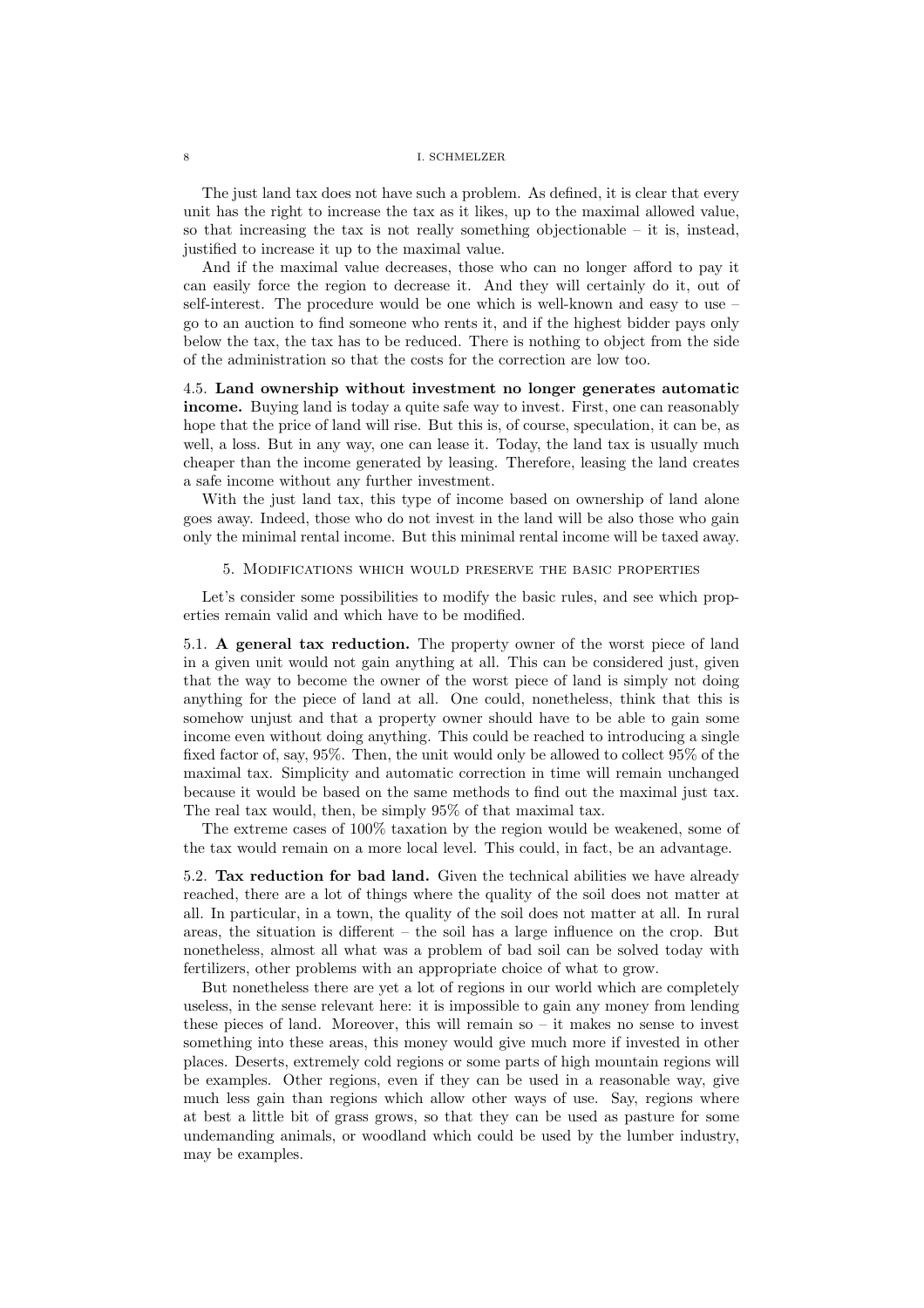As long as all the territory of some unit is of approximately the same quality, this does not cause any problem. If there are very good and very bad parts mixed in the same region, this leads to inefficiency, for the following reason: The region would be interested only in increasing the rent of the bad parts, because the income from the bad parts decides about the tax. So, there will be no investment useful for the improvement of the good parts. For the region as a whole, this would be stupid: Investment into the good parts could create much higher income for the society as a whole than investment into the bad areas. Say, for some African country with a nice beach it makes sense to develop tourism near the beach, instead of leaving the beach regions, which are anyway richer than everything else, as they are and to invest something deep into the jungle.

One solution to this problem would be the separation of the poor and the rich parts into different units. Then, the region containing the rich pieces of land would invest into the rich places, creating the correspondingly rich gains.

But there would be another possibility: To fix some simple objective criteria which distinguish land of different quality. Then, lower quality land receives a tag:  $1m^2$  of that land has the same worth as, say  $0.4m^2$  normal land together with  $0.6m<sup>2</sup>$  a total waste. Then, the rule of equality of taxation should be modified, in a straightforward way, so that from each piece of land only the normal part is taxed, so that in our example the land is taxed only with 40% of the tax for normal land.

This would if done appropriately, avoid the problem of over-investment into bad land. The rental income from land of different natural quality would be, again, roughly proportional to the corresponding effective area.

Something similar is done in usual systems of land tax too: There are zoning plans or land-use plans which prescribe how different pieces of land should be used, and the land tax differs for different ways to use it.

Such a prescription is, in this case, not necessary. What one would need would be, first, a description of the properties of the land. These properties should be objective, easy to measure, and difficult and expensive to change, and therefore also stable in time. So, once it is fixed what will be measured, the creation of the map itself will not cause any political problems, and, once it is done, there is no reason to remake it very often.

The other part is the decision how to evaluate the worth of the land of a given quality. This depends on how the piece of land is used, and it can change with time and technologies. But if one has such a map with the soil quality, one has to combine it with information about the actual market price for a piece of land of this soil quality and compute averages. So, this has to be done more often, once it changes more with time, but to compute it, if market data are available, would be easy too.

So, even if more difficult than the simple just land tax, the amount of additional work seems not that problematic. In comparison with the usual problems with changing taxes and other political prices, the political costs would remain small.

# 6. The common good problem of creation

Given that the just land tax nicely solves the relevant problems of creating and managing regional infrastructure, there appears the question if creating the structure of a just land tax poses itself a common good problem.

At least in principle, such a common good problem always exist if something has to be created which is in the interest of a large number of people.

Nonetheless, there are differences. Let's remember Coase: Aside from transaction costs, the free market outcome will be efficient. The common good problems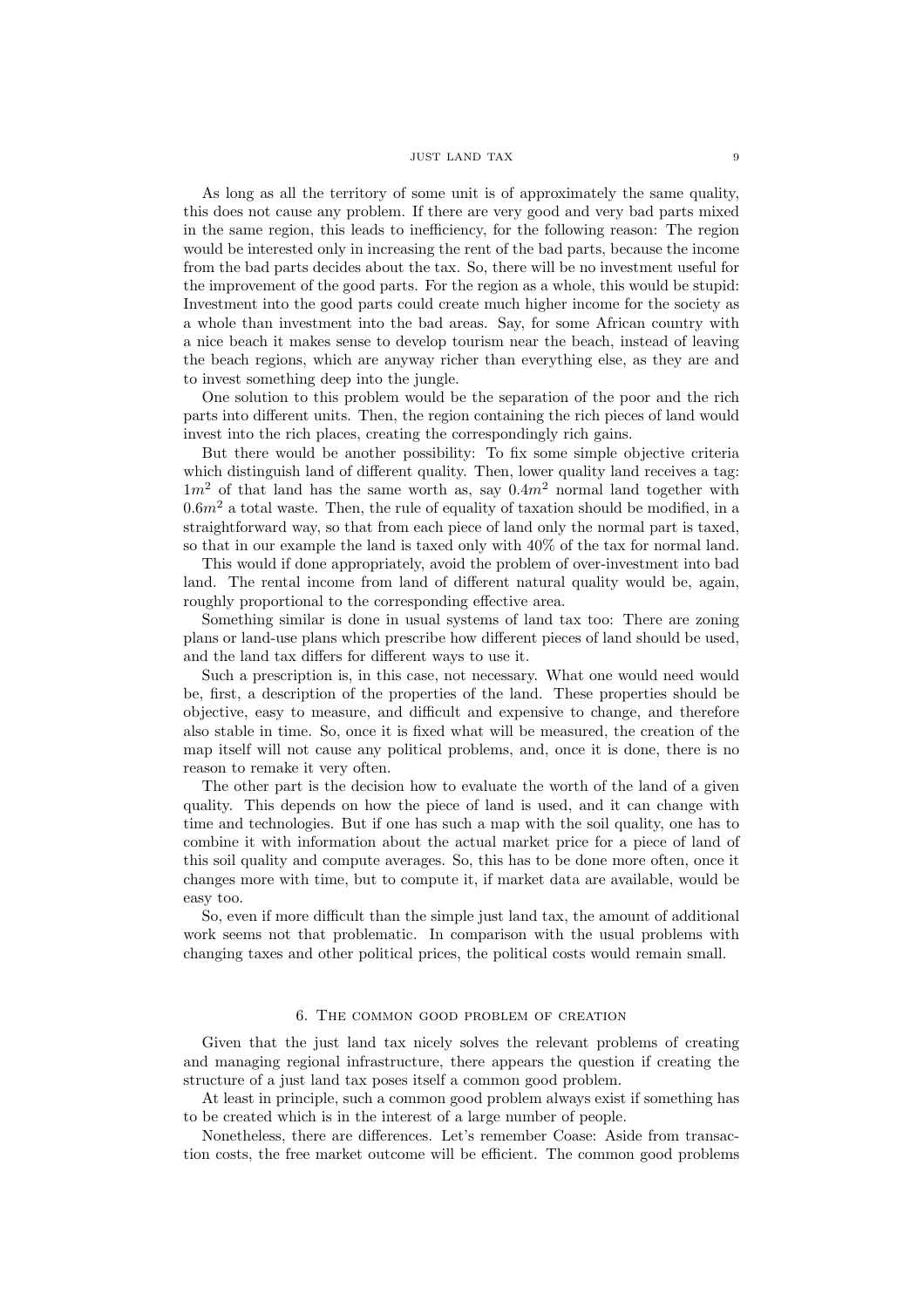are therefore problems of transaction costs. But these transaction costs are, in the case of the creation of such a company, surprisingly small.

6.1. Rationality of creating the regional company. Let's first clarify that there is a variant of the just land tax where it makes sense for all landowners to participate in it. The regional company will be of shared ownership, with the share proportional to the effective area of the parcel, and, therefore, proportional to the taxation. That means the profit made by the regional company will be simply a return of some of the tax. That means if the company does nothing but to collect the tax and then give it to the shareholders as the profit made, nothing changes. So, the company does no harm if the tax it collects is too high.

If the company makes, instead, investments which are rational from the point of increasing its own tax income, it makes in the long run profits superior to what each owner separately could have gained. This happens because it can create various common goods for the covered region, which would be impossible for separated owners.

6.2. The just tax as a Schelling point. Let's look now how difficult will be the negotiations about the foundation of such a regional company. The main point is that if it is clear that one wants to found such a company, the just land tax fixes almost all the details. In this sense, the just land tax in itself already defines a focal or Schelling point for the company structure. The most important and difficult parts – the size of the tax, how the tax changes with time, and how the profit of the company is distributed – are essentially fixed.

What would be the difficult parts to argue about? There is, of course, some freedom of choice about the mechanism of decision making for the company. This freedom of choice does not differ from those made in other companies, thus, there are established ways to solve them.

The other problem would be the establishment of the effective area of the different pieces of land.

Note that for this problem one can find two reasonably natural Schelling points.

First, simply the geometric area of the piece of land, without any factor for lower quality land. This Schelling point would be natural if the differences in quality between different pieces of land are not that essential. There are a lot of situations where this is reasonable. In general, this will be a quite typical situation on a small scale. Even if there always will be some differences, in the long run – in particular, after a lot of investments the company is supposed to  $d\sigma$  – the actual differences may not appear that important at all.

Second, there is the actual rental income created by the land. This Schelling point seems natural if there are great differences in the rental income per area, and these differences will remain permanent, despite the investment into the shared infrastructure, simply because the quality of the land, as well as the way it can be used, are quite different and will remain so. A typical modern example would be the beach area, which could be used by tourism, in comparison with the land behind, too far away from the beach for large-scale tourism. For agriculture, the access to water as well as the quality of the soil may play a similar role.

6.3. The possibility of hierarchical construction. The two Schelling points have each their own problems, which in some situations could prevent their application. The geometric area seems unreasonable if the chance to make rental income from the parcels differ too much even in the long-term perspective. The actual rental income may be too much influenced by actual circumstances which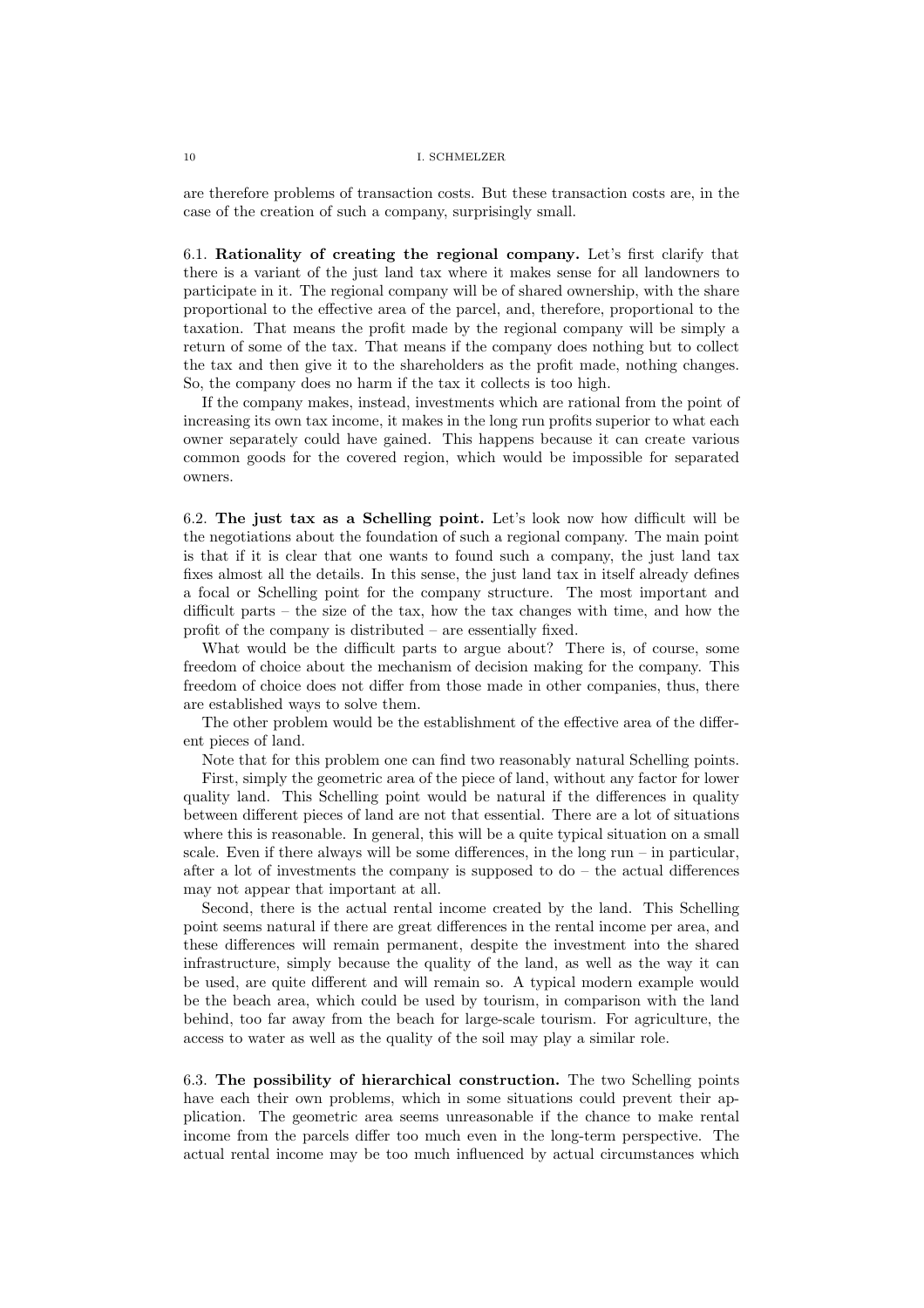are supposed to be changed by the very purpose of the regional company – investment into the infrastructure of the whole region. Moreover, it may be difficult to establish the real size of the actual rental income.

Let's also note that the just land tax presupposes a hierarchical structure. We have up to now ignored the freedom of choice between different hierarchical structures. How could a complex hierarchy of such regional companies be constructed?

Fortunately, such a hierarchy does not have to be constructed in a single step. The regional companies would be useful even in the case of a small neighborhood, given that common good problems exist also in small neighborhoods. The whole hierarchy could, then, be constructed from the bottom up, starting with small neighborhood companies.

Such a bottom-up creation also heavily reduces the common good problem of creating it. In each step, there will be a sufficiently low number of participants. A smaller number of participants is certainly decreasing the seriousness of the related common good problem.

6.4. How the bottom up creation helps to create a reasonable hierarchy. Even better, the bottom up creation also essentially automatically leads to a quite reasonable structure of the resulting hierarchy. To see this, let's see what makes a unification of various small units more reasonable as well as simpler.

To create a regional company is more reasonable between pieces of land if there is a shared interest in a particular infrastructure. Widely different pieces of land, in a different use, will not need the same type of infrastructure. So, it would be reasonable to unify pieces of land which are almost equal.

But if there are pieces of land of almost equal type, it is also easier to unify them, given that for these pieces of land there is the natural Schelling point of using the geometric area as the effective area. What would prevent the owners from accepting the geometric area as the effective area is that different pieces of land have very different characteristics – but this is the same problem which makes it less reasonable to unify them into a regional infrastructure company.

So, the units which will be spontaneously created from the bottom can be expected, on the lowest level, to unify similar pieces of land, using the geometric area as the effective area, and the companies will care about creating the local infrastructure which is optimal for this particular type of land.

On the higher levels in the hierarchy, the differences between the quality of the pieces of land will be no longer negligible. There will be urban vs. rural areas, in large towns the center vs. the outskirts. There will be mountains and beaches attractive for tourism vs.regions with particular mineral resources, regions near rivers vs. deserts, rural areas with very different soil quality. In this case, the other Schelling point – the effective area as proportional to the generated income – makes more sense. Note that one problem which can prevent the use of this Schelling point on the low level – namely that the information about the real income as given by the landowners may not be reliable – is no longer a problem: The lower size companies are public companies, their owners, as well as their statutes, are public information, and in particular the tax rate has to be public information too – else, it would be impossible to check that the conditions of the just land tax are fulfilled. As a consequence, the actual tax income of the company is necessarily public information.

6.5. Some protective measures against corruption. A problem for the creation of such a regional company will be the fear of the participants that the company fails to deliver the necessary infrastructure because of mismanagement. In particular, there is the danger of corruption: Instead of an optimal choice of the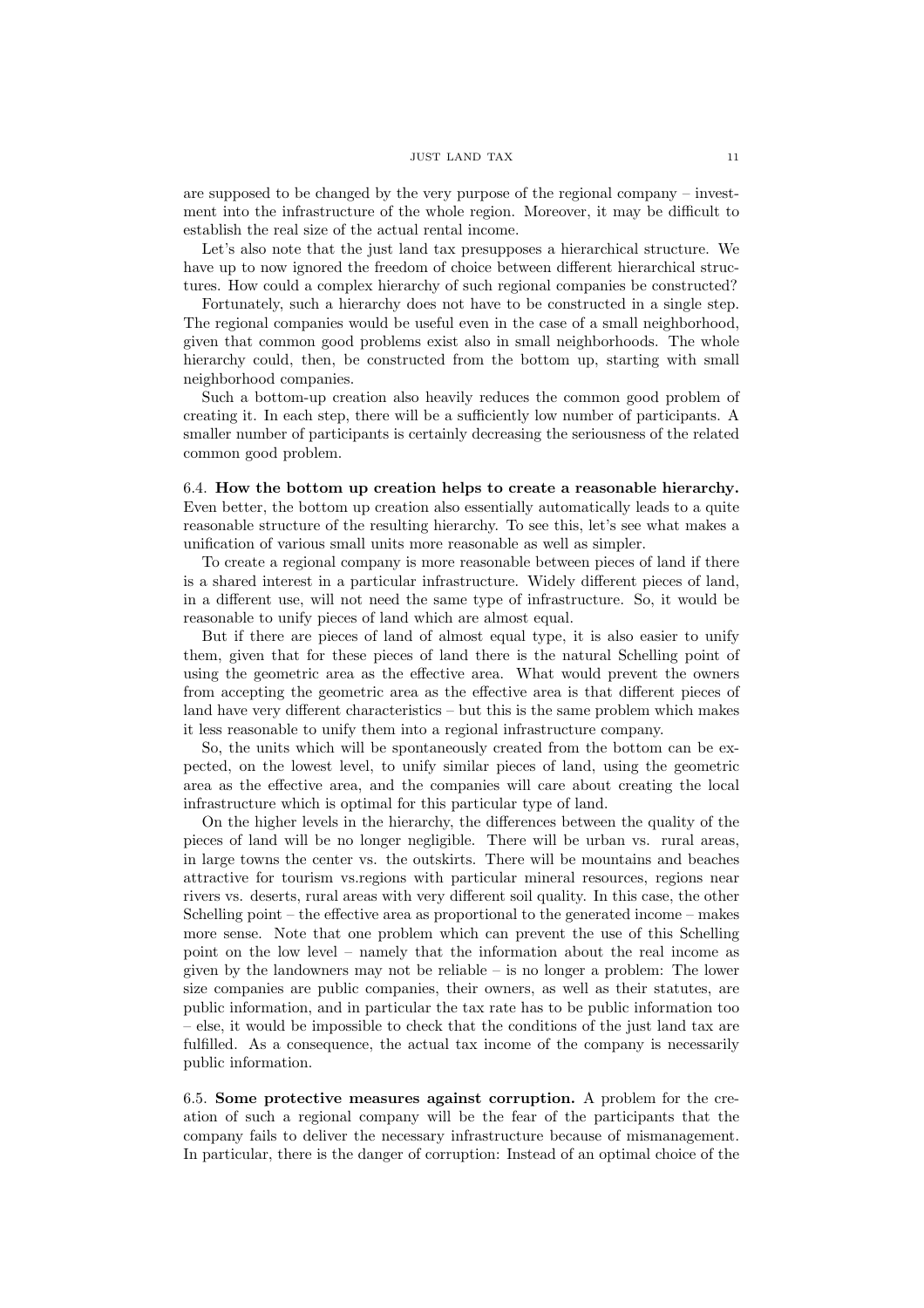best provider, the corrupt management gives the money to a bad but expensive provider in exchange for some hidden payments.

While there is no method to prevent this completely, there are ways to minimize the resulting harm. These methods, as long as they can be applied in a general situation, should be part of the standard structure of the company. This would minimize the fears of the landowners to join such a company.

Are there such general ways to minimize the possible harm? Yes, there are, and they are quite similar to the construction of a limited liability company. For a limited liablity company, what you have paid starting the company may be lost completely, but there will be no unpredictible future obligations to pay even more. Similarly, the company should be structured in such a way that in the case of bankruptcy the taxes which have been already paid will be lost, but there will be no obligations to pay more in the future.

So, the same measures protect shareholders should be applied too. But they have to be applied not only to the initial payment of the share, but also to each payment of the tax: The company can use the tax paid for a given period of time only after all shareholders have paid this tax. Until this happens, these payments are only preliminary – if something bad happens, like the bankruptcy of the company or refusal to pay the tax by one of the shareholders, these preliminary payments have to be returned to the landowner.

Beyond this, there has to be another protection measure. It is quite rational that the use of the infrastructure will be related with payments not from the landowners, but from the tenants of the property, depending on how much water, electricity and so on they use. Unfortunately, mismanagement and corruption can lead here to prices which are far too high. Nonetheless, even in the worst case the tenants have a choice – not to use the part of the infrastructure which is too expensive. Except if they have to pay some fixed costs. Fixed costs could, in principle, be used to extract the income from the land completely.

So, it has to be forbidden to impose fixed costs for infrastructure maintenance to the tenants. Whatever the fixed costs for maintaining the infrastructure, it has to be taken directly from the tax income – which is possible only if the landowners accept this. – , or from the income obtained from the tenants from the variable costs.

With this restriction, the worst case is that some infrastructure cannot be used because it is too expensive. But this would not be an additional loss – initially this infrastructure simply did not exist, so, what is lost is only the tax which has been already paid.

# 7. Changing the hierarchical structure

One of the advantages of the just tax is that it automatically adapts to changes in the real rental income, remaining just and optimal, given the hierarchical structure. But this nice property does not extend to the hierarchical structure itself. The optimal hierarchical structure changes in time. In particular, it depends on how the different parts of the region are actually used, the available technologies, as well as on the infrastructure.

So, in particular, if a town grows, its closest suburbs become de facto parts of the town, and it would make sense to include them hierarchically into the town too. If a coast formerly used for fishing becomes a tourist area, it would need a completely different infrastructure, one connected with transport for tourists, hotels and so on, and it would make sense to separate it from rural areas used for agriculture and fishing. Mineral resources become exhausted so that the region loses its special status and will be used similarly to rural areas around it, say, for agriculture. There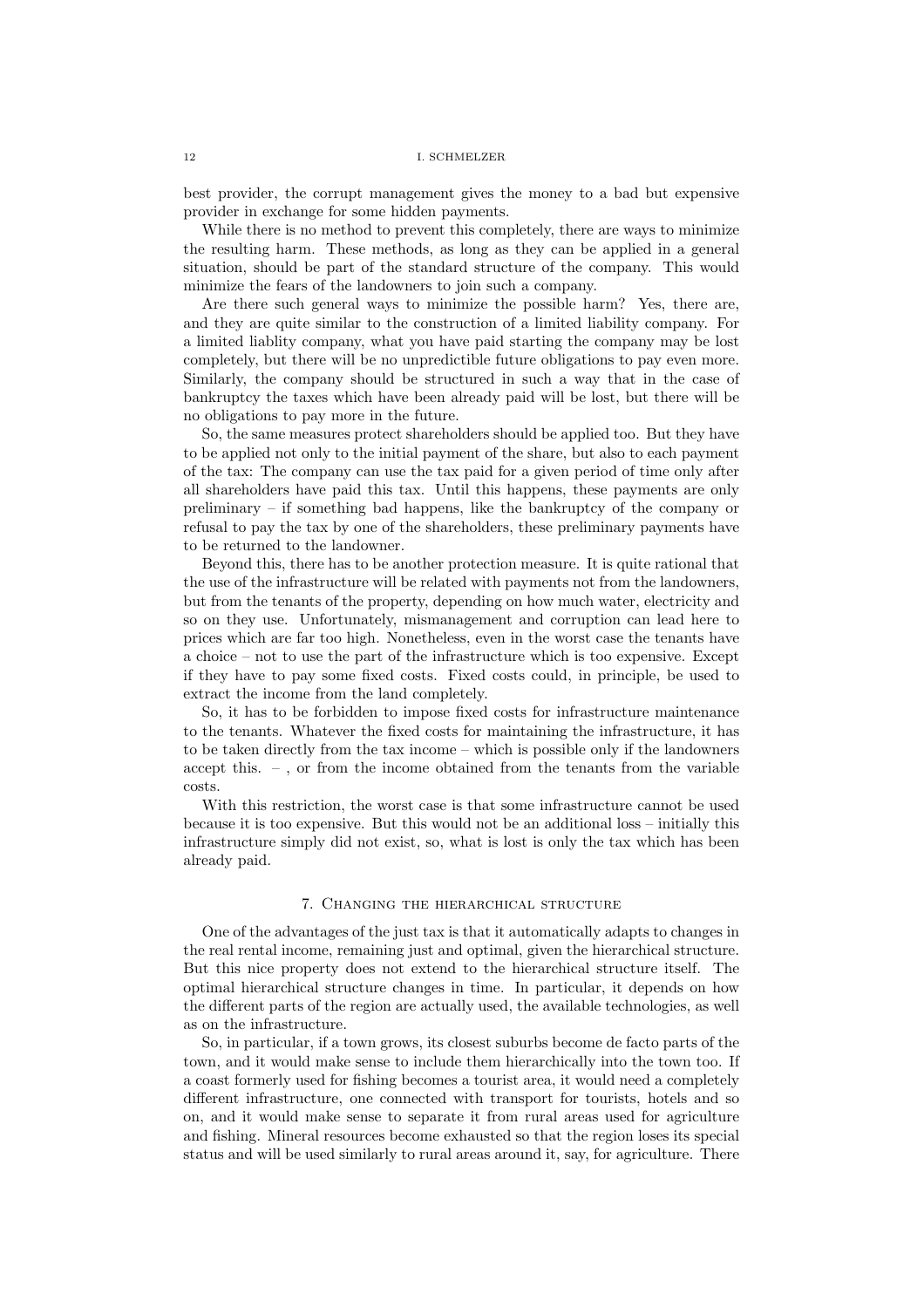are many imaginable situations where it makes sense to change the hierarchy. How can this be done in a reasonable way?

Let's see. In principle, to change an existing hierarchical structure would require the agreement of all participants. Thus, for a large scale hierarchical structure, this would be close to impossible. The question which is worth to study is if and how one could split a complex redesign of a hierarchical structure into some small elementary operations so that in each elementary operation only a few participants are involved at all, so that there is no need to gain any agreement of any other sides, given that nothing changes for them. Then, if we find a sufficiently large number of such elementary modifications, this could be sufficient to perform large redesigns in a lot of small steps, where each step does not need an agreement from a large number of non-involved participants.

7.1. Joining two pieces of land. The simplest operation is to join two pieces of land which are part of the same region. All that has to be done here so that nobody else has a reason to object is to leave the tax unchanged. That means the effective areas of the two pieces of land have to be added to give the new effective area of the combined piece of land. In correspondence to their effective area, the owners of the pieces also owned a share in the regional company. These two shares also simply have to be added to define the new share.

7.2. Splitting a piece of land into two parts. Instead, the reverse operation – to split a piece of land into parts – appears to be much more problematic. There are some obvious general restrictions, which follow from a simple principle, namely that the combination of splitting and joining should not change anything. But this fixes only the sum of the two effective areas, which has to be equal to the effective area of the original piece. Then, the general rule that the property owner owns also a share in proportion to the effective area of the piece of land would fix the split of the share dein dependence of the split of the effective area.

But this would not fix the proportion of how to split the effective area.

What we have are the same Schelling points we have found during the consideration of the creation process of the company.

The first, natural Schelling point would be to use the proportion of the geometric areas. This would leave the efficiency factor unchanged.

The second Schelling point would be to split the area according to the actual rent gained by the two pieces. This would require that the pieces are actually already leased separately.

We have already found that on the lowest level, the use of the geometric area as the effective area would be the solution to be expected. But it could be problematic if one would simply fix this as a rule: Imagine in a town an owner splits his piece of land into a front part and a garden part behind, which is accessible only through the front part. Essentially, this garden could not be really leased separately at all, or at most for a much lower rent. But this low rent would, then, define the upper limit of the tax. This would be a simple trick to reduce the tax which could be gained by the town.

As a consequence of the possibility of such tricks, the region should have a right to object against particular proposals for a split.

But are there simple ways to ensure that this right to object cannot be misused? This seems possible. What is dangerous for the region containing the piece to be split is a quite well-defined risk: That one of the parts gets a too low rent per area so that the tax has to be reduced. This danger could be actually minimized by an auction, where one can bet as for the pieces separately, as for the two pieces together. If the winner takes the two pieces together, the split is artificial and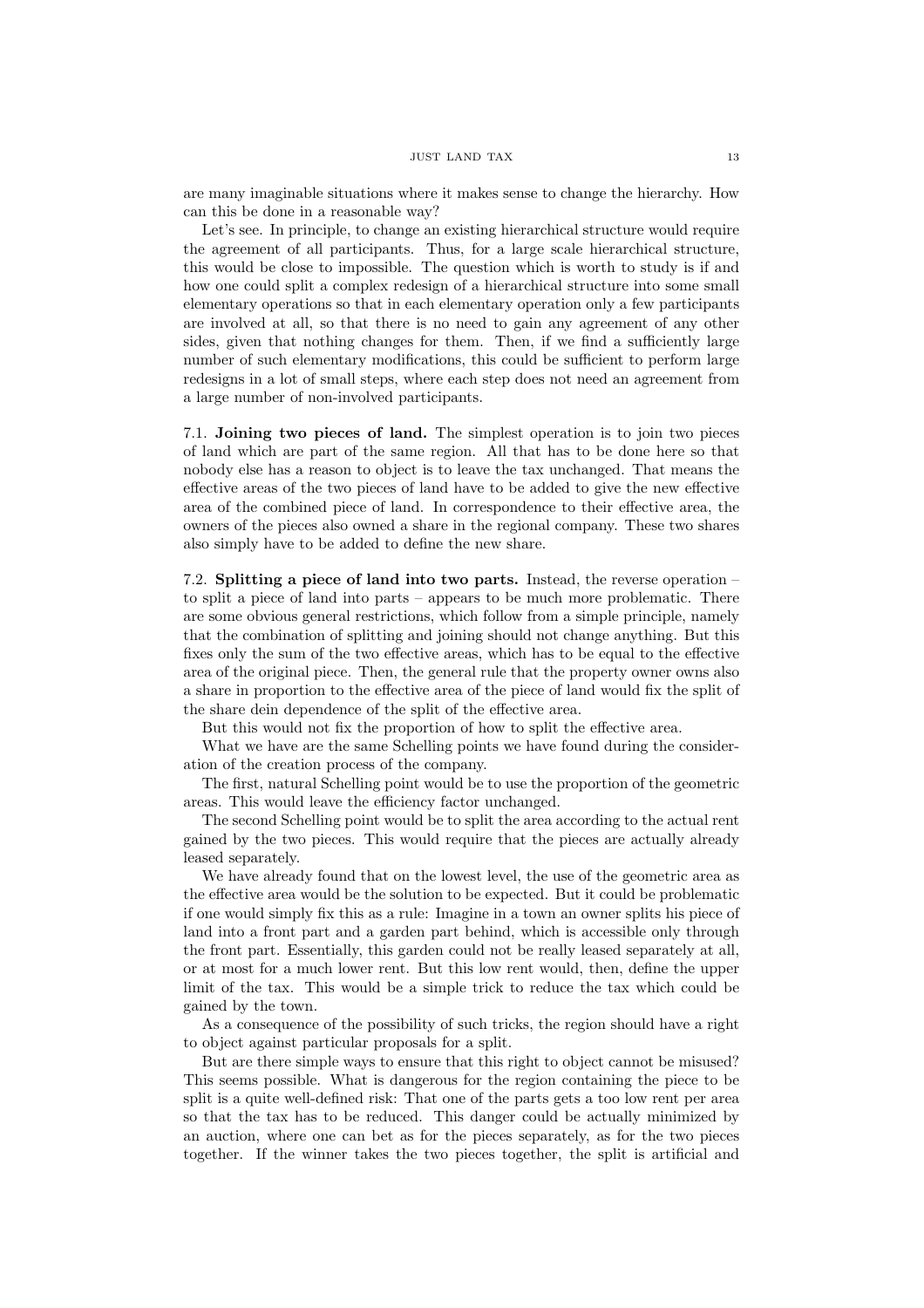may be rejected by the region. If not, the result gives a solution which is actually acceptable for the region.

On the other hand, the actual market value at the time of the splitting proposal may be manipulated to distort the results. Say, there may be some problems with the access of the piece behind which could be easily removed and are in fact planned to be removed, but only later, when the split is established, and the piece behind has obtained a too low tax burden. In a situation where such things are suspected, it may be favorable for the region to make an expectation about the long-term future rental income from the pieces.

One can expect that such a future rent will be more close to the geometric area than to the actual rental income. But this suggests a quite simple solution: The region is allowed to establish the split by its own choice somewhere in the range between the geometric split and the split defined by the actual rent.

In most of the cases, there will be nothing suspicious, and the region will simply accept the geometric split. In those unproblematic cases, the market price will anyway not give a much different result, thus, the freedom of choice of the region would be minimal.

7.3. Splitting a region into parts. The splitting of a region into parts appears to be much simpler than the splitting of a single piece of land because all the information one needs to establish an effective area of the parts is already known.

So, all one needs is a part of the landowners or subregions which want to split.

The operation itself is, then, quite straightforward: The region already contains, as part of its public information, a description of its parts and their corresponding effective area. The effective area also defines the share of each part of the regional company. So, how to construct the parts is clear, and uniquely defined by the existing structure.

Once it is clear how both parts will be taxed, it remains to clarify how to distribute the property of the company which is split. On the one hand, there will be savings from past tax income, saved for the purpose of later investments into the infrastructure. And there will be the already created companies for the management of the already created infrastructure. But how to split both is well-defined by the share of the part which will split. So, this does not create any further problem too.

7.4. Joining of regions. Joining two regions should be understood as the process inverse to splitting them. The process of splitting them is well-defined and unique, and it is also clear that the process of joining and then splitting should not change anything – else, one could use such a process to reach some changes.

Now, the splitting will not reverse everything. The regions which have joined had, before, some own infrastructure companies. After join and split, if it would follow the automatic procedure as described, they would own shares of a common company. All that could be reached would be, essentially, that these shares have equal value with what has been contributed. This would be sufficient, given that such shares of companies would have some market value which could be estimated using standard methods to estimate them.

So, we will care here only about the price of what the parts will own.

The effective areas of the parts will be easily defined by the actual tax income of the parts, which should not change, and the principle of equality of taxation.

But then there appears a problem, namely that this relation of the effective areas also defines the relationship between the property each part has to contribute to the future joined company. Else, the operation to join and then split would give a profit for one part at the expense of the other.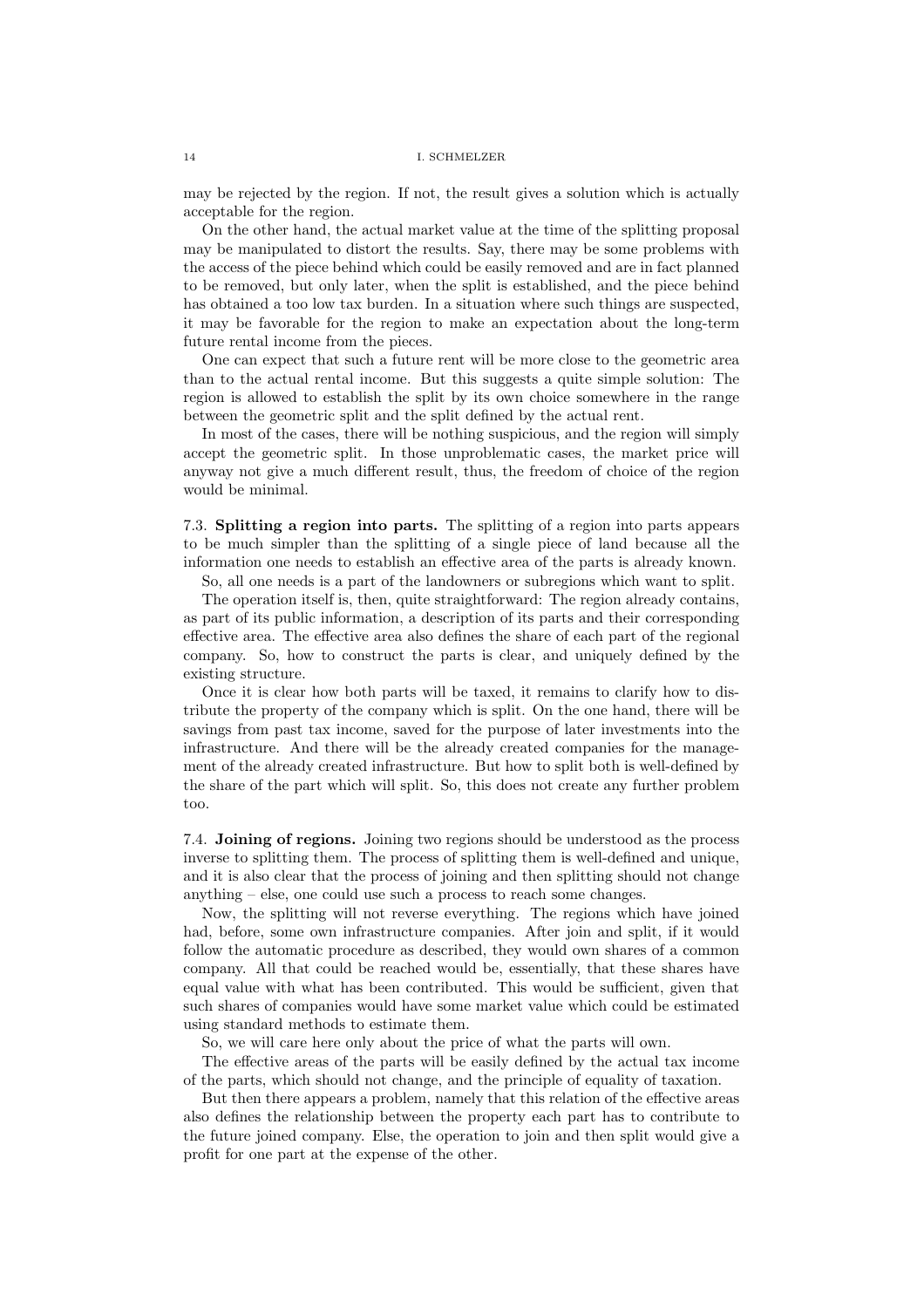This is a fair condition  $-$  the parts which want to join have to give contributions equal to what they would gain if they would split. This condition ensures that a split operation of a part would remain possible.

7.5. The right to split. What is necessary to make sure that a complex reorganization will be possible is to fix, in the legal structure of the company, the right to do the operations in question.

This includes the right to join for substructures which want to join, that means, the company as well as other shareholders have no right to object against such a join, once the rules for joining which are relevant for the company and the other shareholders are fulfilled, that means, the effective area as well as the share of the new joint shareholder is the sum of those of the shareholders which decide join. The non-trivial part of such a join is problem of those who want to join.

The other important right is the right to split. Every subgroup of the shareholders have to have the right to split. Here, the whole procedure is straightforward. The only non-trivial part is the management of the remains of the company which maneges the infrastructure which has been already build. But this is, by construction, a standard limited liability company.

The right to split is, moreover, another security measure to protect the shareholders against mismanagement by the company.

With these rights fixed a priori in the statutes of the company, there appears a possibility to improve the hierarchical structure of the system.

# 8. Conclusions for the libertarian approach

It appears that if a society starts with private property of the smallest pieces of land, it makes sense for the landowners to create a hierarchy of shareholder companies which obtain the right to extract the just land tax. These companies are, then, able to solve all the territorial public good problems related with creating and maintaining the infrastructure.

To minimize the problem of founding such a hierarchy of companies, the following structural requirements seem to be useful:

- (1) The shareholders are either owners of pieces of land which are located in its territory, or similar companies for parts of its territory. Its income is a tax paid by the shareholders.
- (2) The principle of equality: The tax is defined by the effective area of the land controlled by the shareholder. It is proportional to the share of the shareholder.
- (3) The principle of affordability: If the tax is greater than the income of the landowner from lending for at least one parcel, the tax has to be decreased. Alternatively, the company is allowed to find on the market a new tenant so that the income from lending becomes higher than the tax.
- (4) No credits: The region is not allowed to use future tax incomes as a security for credits.
- (5) No fixed costs for tenants: Lenders have to pay only for variable costs of the infrastructure so that they have to pay nothing but the rent if they don't use the particular piece of infrastructure.
- (6) The right to split: If some subset of the shareholders wants to split, the region will be split. The property of the region will be split in proportion to the effective area of the parts.
- (7) The right to join: If some subset of the shareholders wants to join, they have the right to do this. Their join becomes a new shareholder, with the sum of the shares of the joining parties as their share.